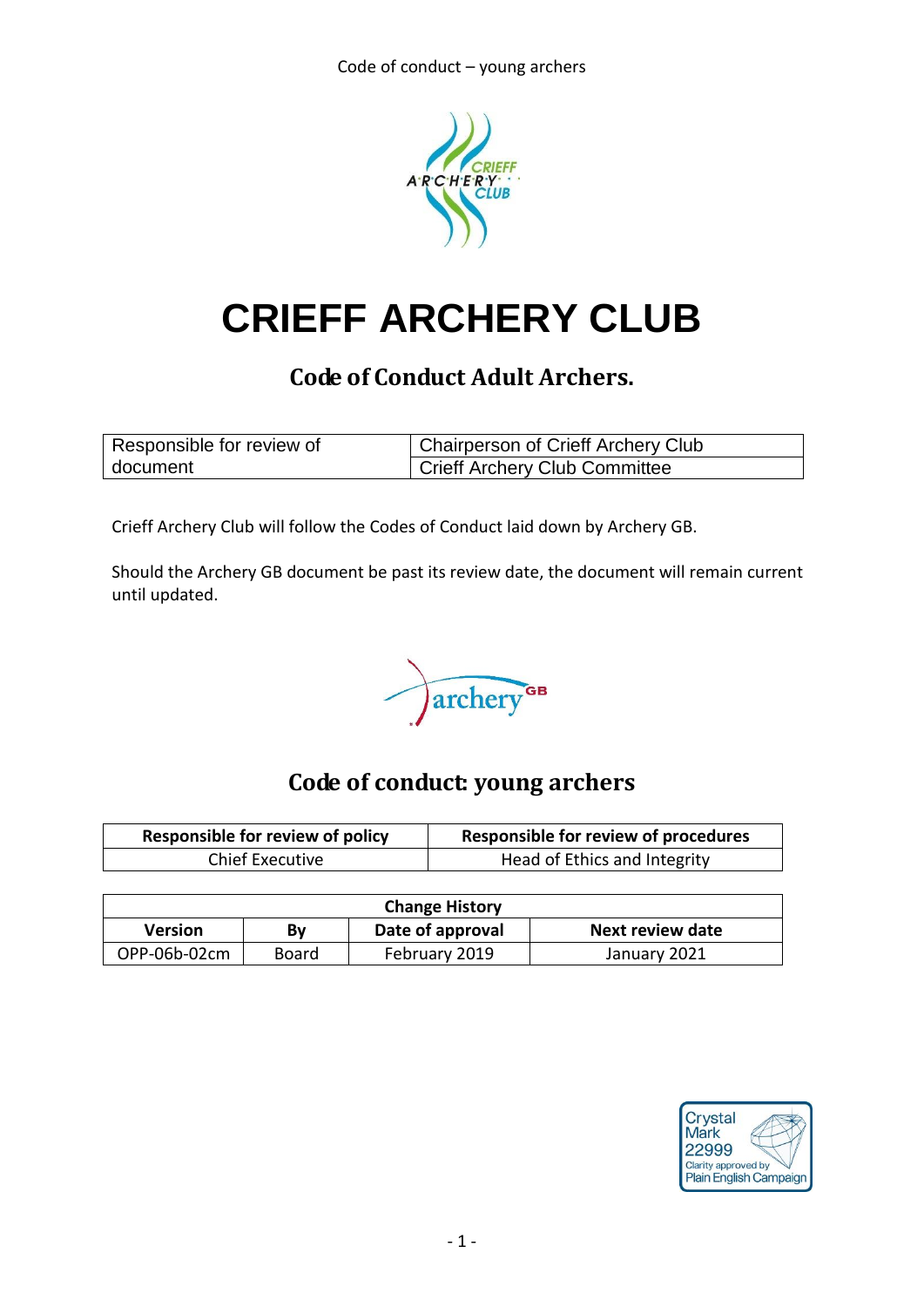## **Young archers**

This code of conduct applies to all our members under the age of 18 when they are taking part in or involved in the sport of archery. Other codes of conduct may also apply, for example for Archery GB team member agreements. In those circumstances, this code of conduct will also still apply.

To protect our reputation, the code also applies to those associated with Archery GB who are involved in archery while outside the UK.

Having fun, a positive attitude and good sportsmanship are the most important things for young archers.

### Expected minimum standards of behaviour and conduct

As a young archer, I will do the following.

- **Respect my sport**
	- I will:
		- o be on time and be polite;
		- o try my hardest and do my best;
		- $\circ$  play fairly I won't cheat;
		- o accept success and failure with dignity; and
		- o respect archery facilities and equipment.

#### **Respect others**

I will:

- o listen and respond to my coach;
- o respect the decisions of officials;
- o control my emotions verbal or physical abuse is not acceptable;
- o never bully, spread rumours or tell lies (including on social media);
- o protect other archers from abuse and bullying;
- o welcome new young people; and
- o make sure I tell my coach or parents if I think another person needs helps.

#### **Have self-respect**

I will:

- o take responsibility for my actions;
- o never smoke, vape, drink alcohol or take drugs (other than prescription drugs);
- o never use inappropriate language or gestures; and
- $\circ$  tell someone I trust if the behaviour of others makes me feel uncomfortable.

### Breaking the code of conduct

By joining Archery GB, you are agreeing to stick to this code of conduct and all of our policies, rules, regulations and procedures. If you break the code of conduct, we may tell your parents and we may investigate your behaviour and take disciplinary action.

If you feel someone is breaking this code of conduct at your club, you should report it to your club committee. If you feel someone is breaking this code of conduct at an event away from your club, you should report it to the event organiser.